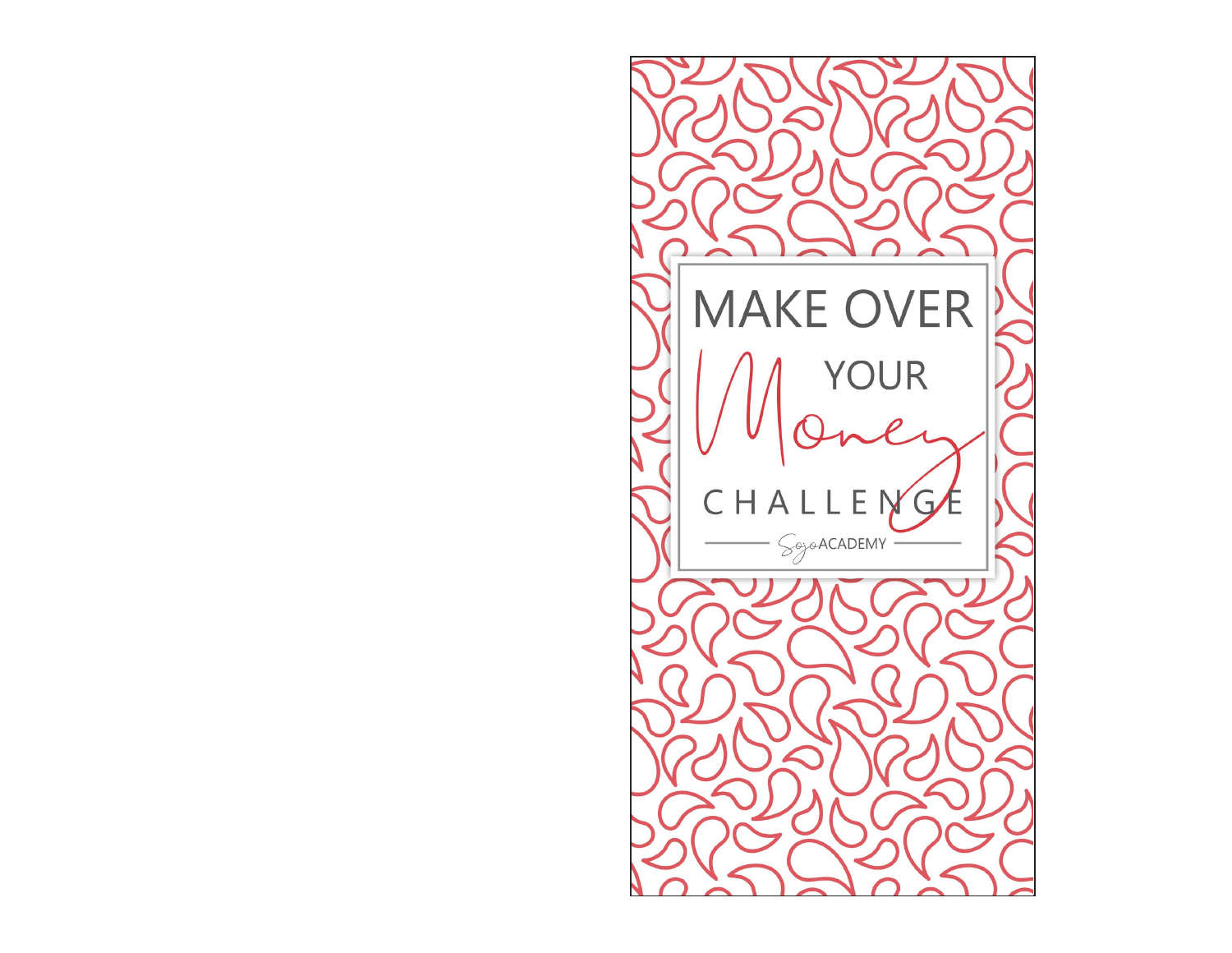Make Over Your Money Challenge© 2019 Sojo Academy. All Rights Reserved.

This journal is intended for INDIVIDUAL PERSON-AL USE ONLY and may not be reproduced in any form, in whole or in part, without written permission from Sojo Academy EXCEPTING it is for the purchaser's individual personal use. Please do not participate in or encourage piracy of copyrighted materials in violation of the author's rights.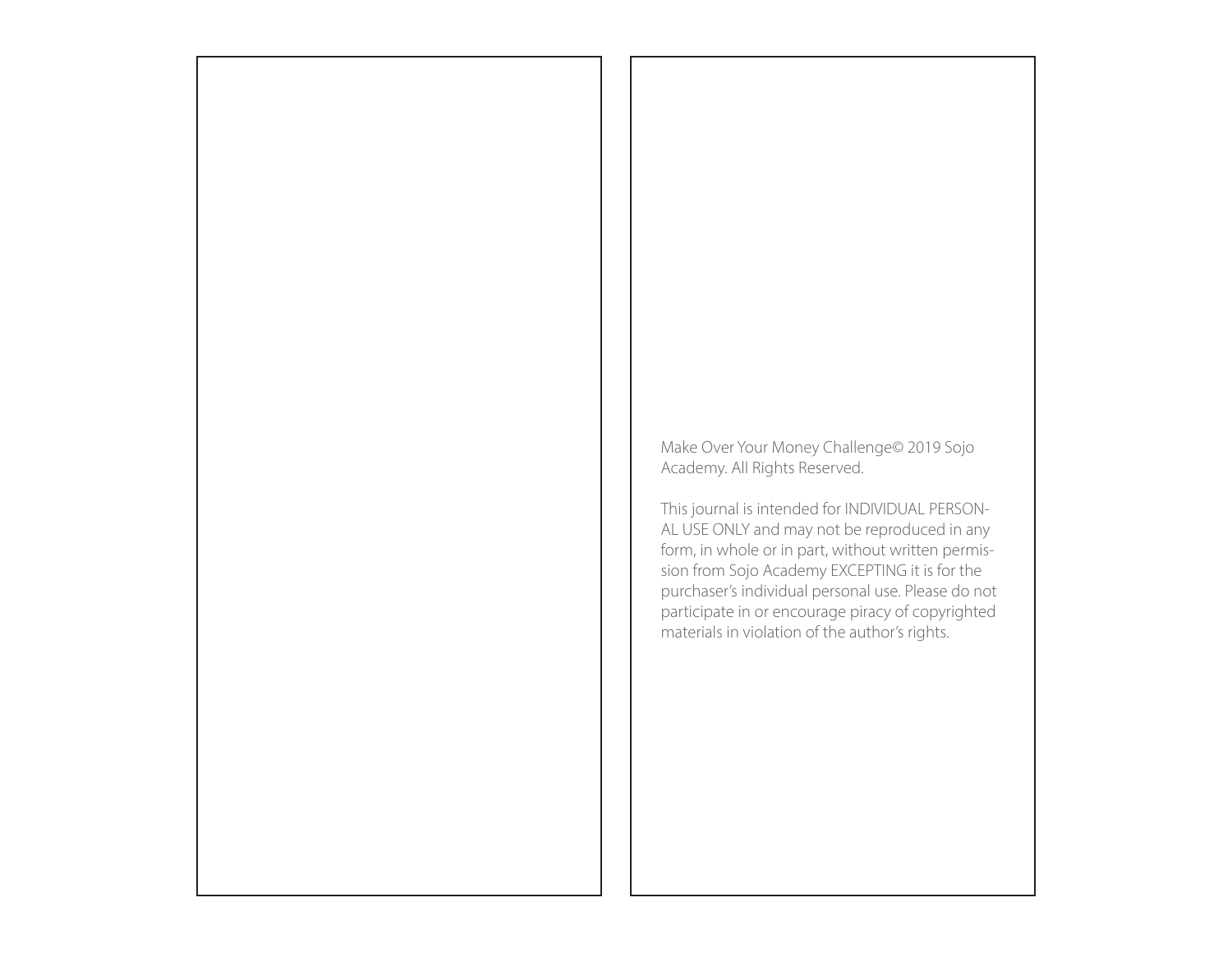Make Over Your Money

## 7-DAY BIBLE READING PLAN

Day One Hebrews 13:5

Day Two Proverbs 22:7

Day Three Proverbs 13:11

Day Four Matthew 6:19-21, 33

Day Five Luke 12:33-34

Day Six Malachi 3:8-10

Day Seven Matthew 25:14-30

BONUS: Proverbs 27:23

Introduction:

The Bible talks a LOT about money. While we are not to trust in riches, we aren't to avoid money either. Rather, we are to wisely use it to bless others and lay up treasures in heaven.

It's easy to get caught up in the cycle of work->spend- >scale when we forget our opportunity to do ALL for the glory of God. That includes every financial expenditure we make. When we view our checkbooks as a means to advance the Kingdom of God, even ordinary expenses such as doctor's visits or groceries become a way to invest in eternity.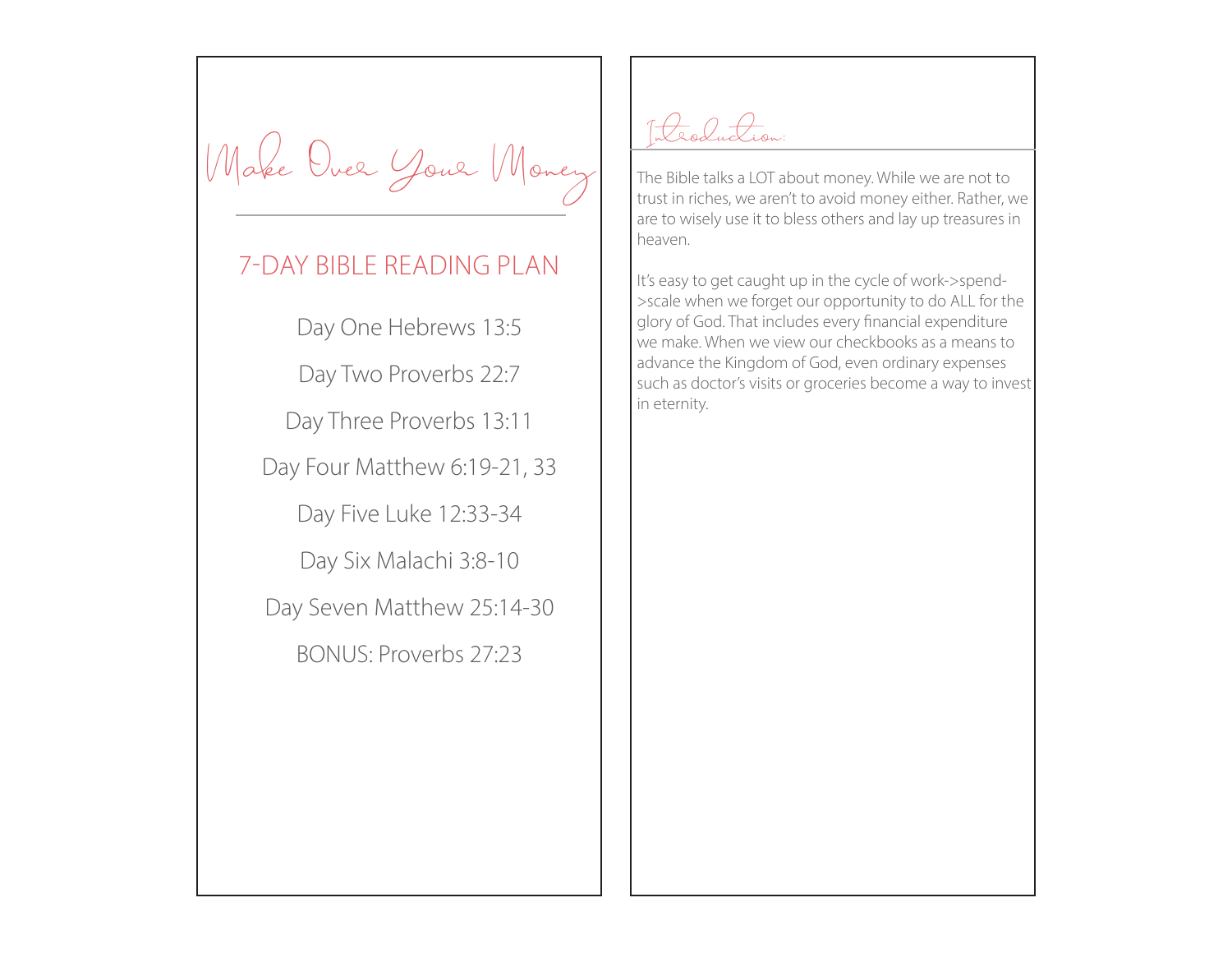## MAKE OVER YOUR MONEY MAKE OVER YOUR MONEY

Value Baged Budgeting

The blueprint for any wise financial plan starts with living within our means. In practical terms, this means spending less than we earn. Proverbs 22:7 says the borrower is slave to the lender. As Christians, we are to be slaves of no one but God and debtor to no one (see Romans 13:8). Proverbs 21:20 says, "In the house of the wise are stores of choice food and oil, but a foolish man devours all he has" (NIV). Being debt free not only allows us margin to give more, it also greatly reduces stress (and marital conflict if you are married!)

A budget generally involves starting with one's income and bringing it to zero with savings and expense categories. However, I propose we start a budget with our values (vs. our income). Prioritizing our values means we intentionally lay up treasures in heaven regardless of how little or much our income is.

Before we dive into our mini-challenge, let's take a fresh look at money and budgeting through the following passages and prompts:

**Read Proverbs 31:13-21 and list all the ways this woman was wise with her money.** 

What values dictated the virtuous woman's financial choices?

How did the virtuous woman have financial resources to work with?

SOJOACADEMY.COM SOJOACADEMY.COM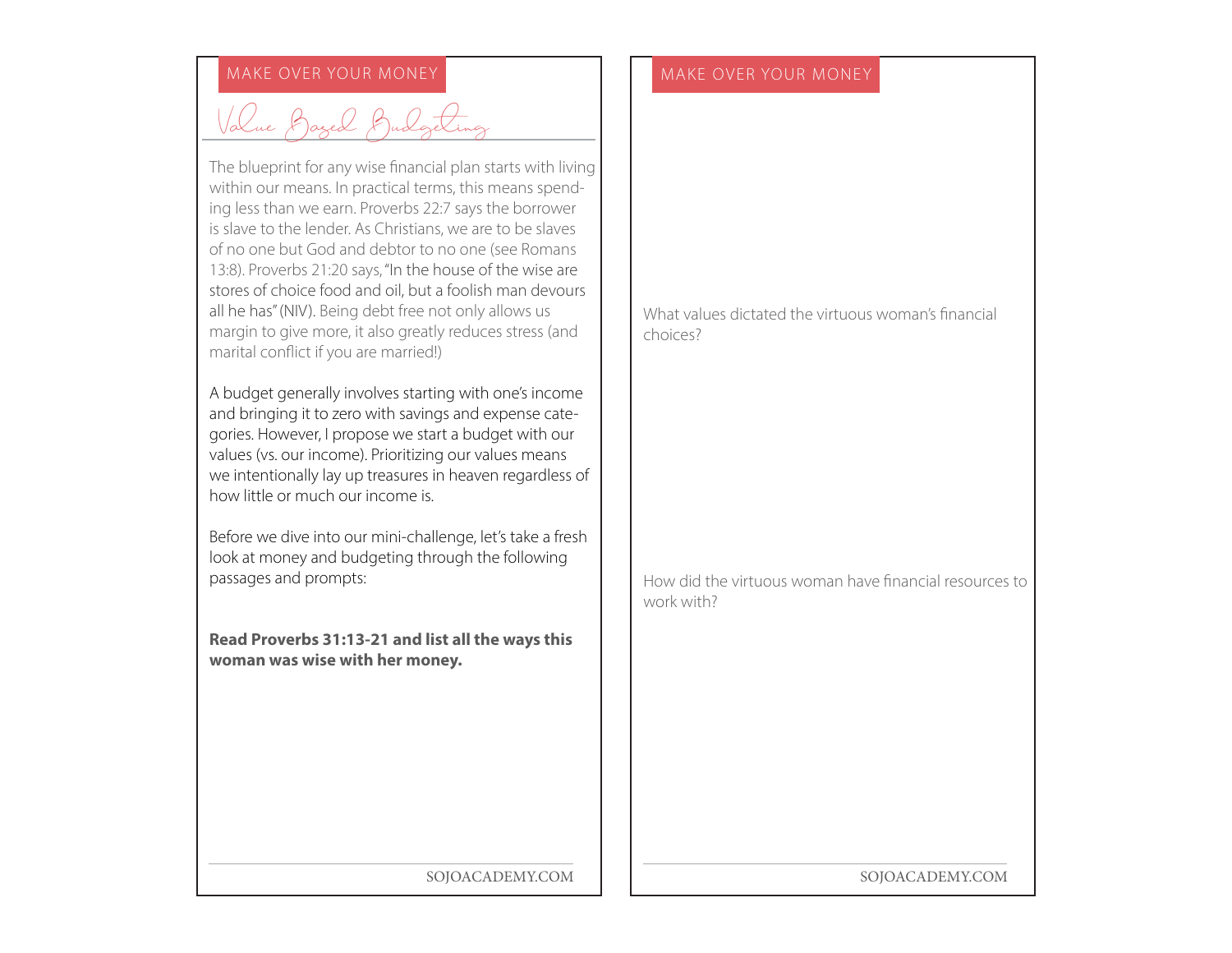# SOJOACADEMY.COM SOJOACADEMY.COM MAKE OVER YOUR MONEY MAKE OVER YOUR MONEY **Read each of these passages and list any godly financial values/priorities you find:**  Proverbs 13:22 I John 3:17 Luke 6:38 Proverbs 13:11 Proverbs 28:27 Deuteronomy 15:7-8 I Timothy 6:17-19 Matthew 25:14-30 What would it look like for you to prioritize these things? What lifestyle changes might it involve?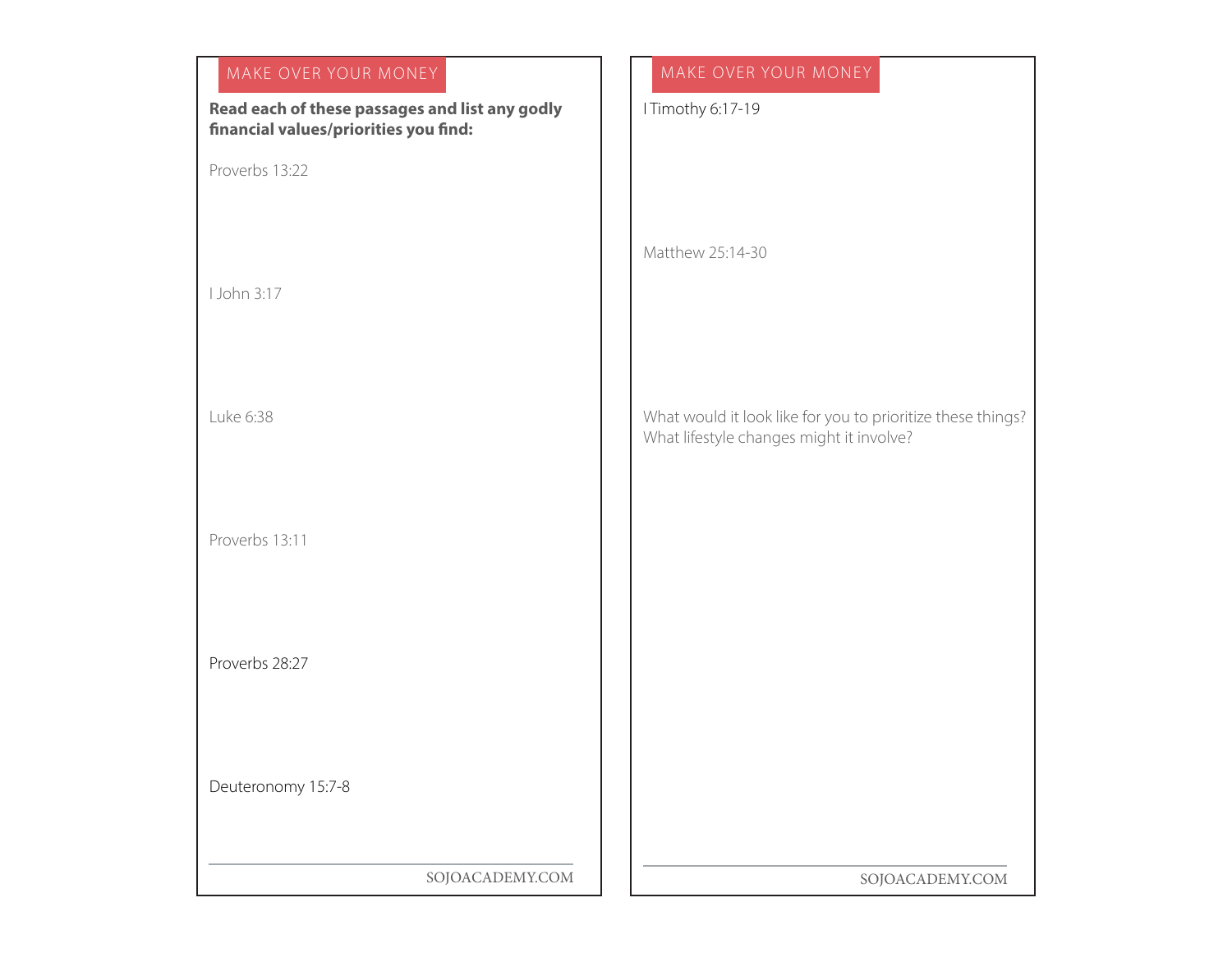### MAKE OVER YOUR MONEY

Money Tracking

Before we can prepare a value-based budget, we need to understand exactly how we are currently spending. Tracking every dollar spent allows us to see where we can trim and adjust. It also shows us expenditures not necessarily in alignment with our values. As boring or simplistic as it may seem, money tracking is critical to wise finances (see Proverbs 27:23).

We're going to start tracking this week but this is something you'll want to do over the next 30 days for accuracy. It's a good idea to keep this up for a period of time even beyond the 30 days as some expenses are seasonal, but 30 days is a great place to start.

Each time you make a purchase (be it credit card, cash, check, transfer, etc), fill it in on the tracking sheet. You'll notice an "essential" column, which is where you'll indicate if this purchase is necessary or discretionary. This will help you determine which expenses can be trimmed in the future. I've also included space for you to note the values each purchase reflects. It takes a bit of thought to track this way but if true money change is what you're after, it is worth it, I promise!

SOJOACADEMY.COM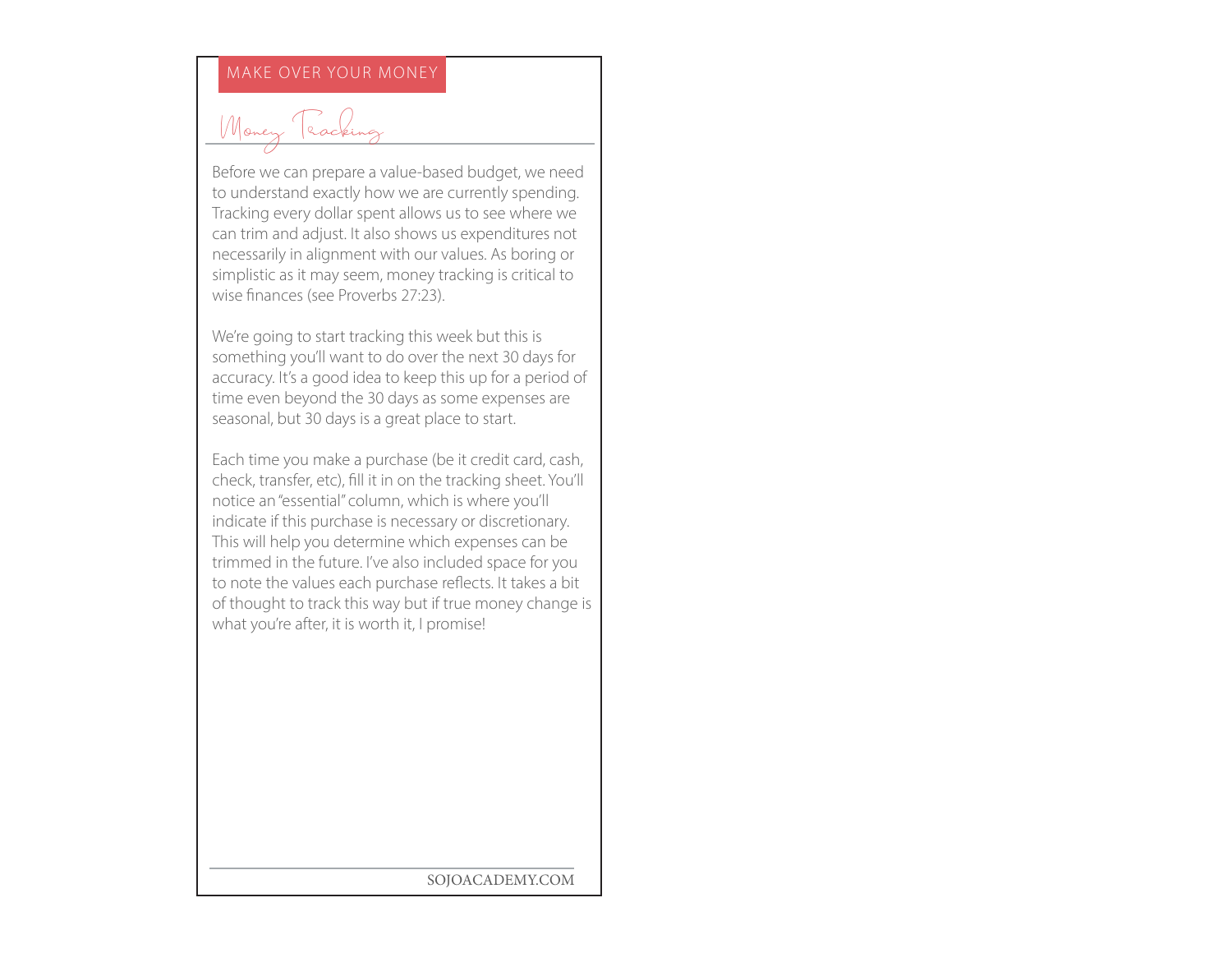| $\overline{\rho}$  | VALUES/MOTIVES REFLECTED |  |  |  |  |  |  |  |  |  |  |
|--------------------|--------------------------|--|--|--|--|--|--|--|--|--|--|
| $\widehat{\sigma}$ | ESSENTIAL?               |  |  |  |  |  |  |  |  |  |  |
|                    | WHAT FOR                 |  |  |  |  |  |  |  |  |  |  |
| Won                | PAID TO                  |  |  |  |  |  |  |  |  |  |  |
|                    | AMOUNT                   |  |  |  |  |  |  |  |  |  |  |
|                    | DATE                     |  |  |  |  |  |  |  |  |  |  |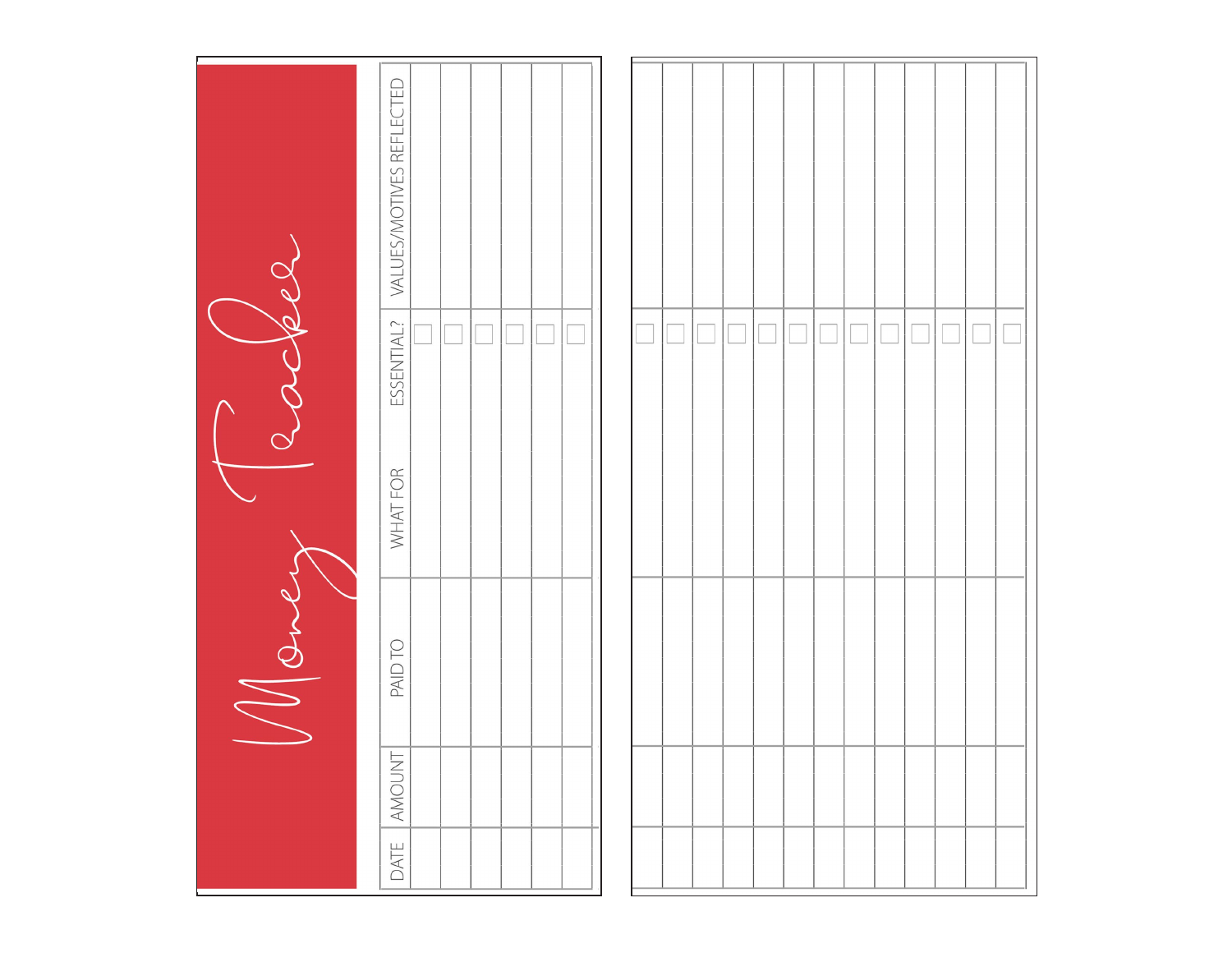| $\overline{Q}$                                            | VALUES/MOTIVES REFLECTED |  |  |  |  |  |  |  |  |  |
|-----------------------------------------------------------|--------------------------|--|--|--|--|--|--|--|--|--|
| $\mathscr{D}% _{A\rightarrow B}^{A\rightarrow B}(\theta)$ | ESSENTIAL?               |  |  |  |  |  |  |  |  |  |
|                                                           | WHAT FOR                 |  |  |  |  |  |  |  |  |  |
| d<br>Wow                                                  | PAID TO                  |  |  |  |  |  |  |  |  |  |
|                                                           | <b>AMOUNT</b>            |  |  |  |  |  |  |  |  |  |
|                                                           | DATE                     |  |  |  |  |  |  |  |  |  |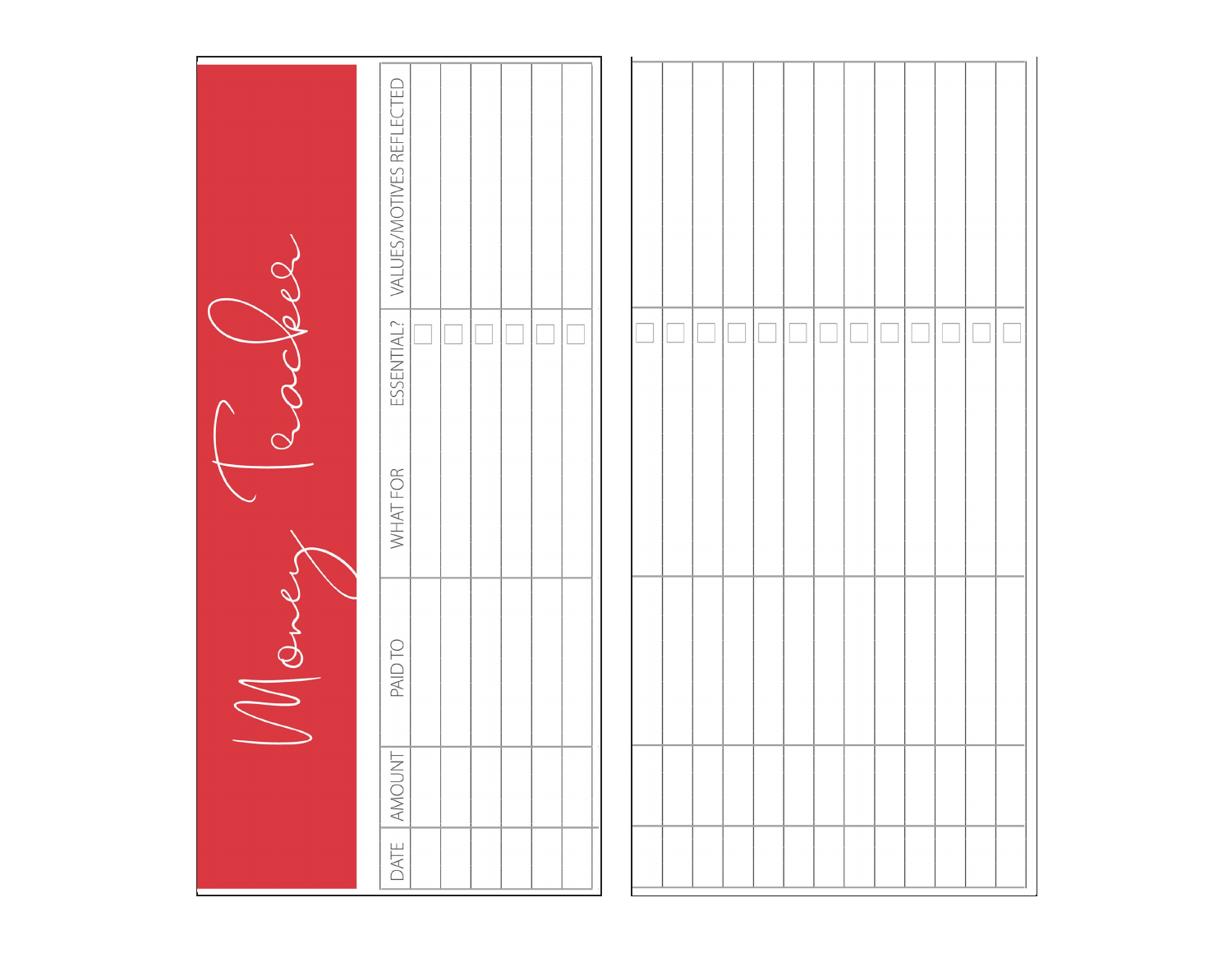Next Steps

It takes diligence to complete your 30 day money tracker~ way to go! This is a critical step in finding financial footing and you've done a great job! The following steps are not part of our 10-day challenge as you'll need to have 30 days under your belt to finish them. However, I wanted to give you a few follow up steps on how to use your tracker. It can be used to categorize expenses, identify areas to trim, and provide insight into your buying motivations.

- 1. Begin by grouping expenses and identifying your expense categories. Avoid having a "miscellaneous" category because you want to know precisely where your money is going.
- 2. Tally up the amount spent in each category.
- 3. Assess your non-essentials. Which ones can be trimmed or eliminated altogether?
- 4. How are your values and priorities reflected in your expenditures?
- 5. In what ways do you want to change that?
- 6. Set a fresh monthly budget based on what you've discovered.

### MAKE OVER YOUR MONEY MAKE OVER YOUR MONEY

\_\_\_\_\_\_\_\_\_\_\_\_\_\_\_\_\_\_\_\_\_\_\_\_\_\_\_\_\_\_\_\_\_\_

\_\_\_\_\_\_\_\_\_\_\_\_\_\_\_\_\_\_\_\_\_\_\_\_\_\_\_\_\_\_\_\_\_

\_\_\_\_\_\_\_\_\_\_\_\_\_\_\_\_\_\_\_\_\_\_\_\_\_\_\_\_\_\_\_\_\_\_

\_\_\_\_\_\_\_\_\_\_\_\_\_\_\_\_\_\_\_\_\_\_\_\_\_\_\_\_\_\_\_\_\_\_

\_\_\_\_\_\_\_\_\_\_\_\_\_\_\_\_\_\_\_\_\_\_\_\_\_\_\_\_\_\_\_\_\_

\_\_\_\_\_\_\_\_\_\_\_\_\_\_\_\_\_\_\_\_\_\_\_\_\_\_\_\_\_\_\_\_\_

\_\_\_\_\_\_\_\_\_\_\_\_\_\_\_\_\_\_\_\_\_\_\_\_\_\_\_\_\_\_\_\_\_\_

\_\_\_\_\_\_\_\_\_\_\_\_\_\_\_\_\_\_\_\_\_\_\_\_\_\_\_\_\_\_\_\_\_\_

\_\_\_\_\_\_\_\_\_\_\_\_\_\_\_\_\_\_\_\_\_\_\_\_\_\_\_\_\_\_\_\_\_\_

\_\_\_\_\_\_\_\_\_\_\_\_\_\_\_\_\_\_\_\_\_\_\_\_\_\_\_\_\_\_\_\_\_\_

\_\_\_\_\_\_\_\_\_\_\_\_\_\_\_\_\_\_\_\_\_\_\_\_\_\_\_\_\_\_\_\_\_\_

\_\_\_\_\_\_\_\_\_\_\_\_\_\_\_\_\_\_\_\_\_\_\_\_\_\_\_\_\_\_\_\_\_\_

\_\_\_\_\_\_\_\_\_\_\_\_\_\_\_\_\_\_\_\_\_\_\_\_\_\_\_\_\_\_\_\_\_\_

\_\_\_\_\_\_\_\_\_\_\_\_\_\_\_\_\_\_\_\_\_\_\_\_\_\_\_\_\_\_\_\_\_\_

\_\_\_\_\_\_\_\_\_\_\_\_\_\_\_\_\_\_\_\_\_\_\_\_\_\_\_\_\_\_\_\_\_\_

\_\_\_\_\_\_\_\_\_\_\_\_\_\_\_\_\_\_\_\_\_\_\_\_\_\_\_\_\_\_\_\_\_\_

\_\_\_\_\_\_\_\_\_\_\_\_\_\_\_\_\_\_\_\_\_\_\_\_\_\_\_\_\_\_\_\_\_\_

\_\_\_\_\_\_\_\_\_\_\_\_\_\_\_\_\_\_\_\_\_\_\_\_\_\_\_\_\_\_\_\_\_\_